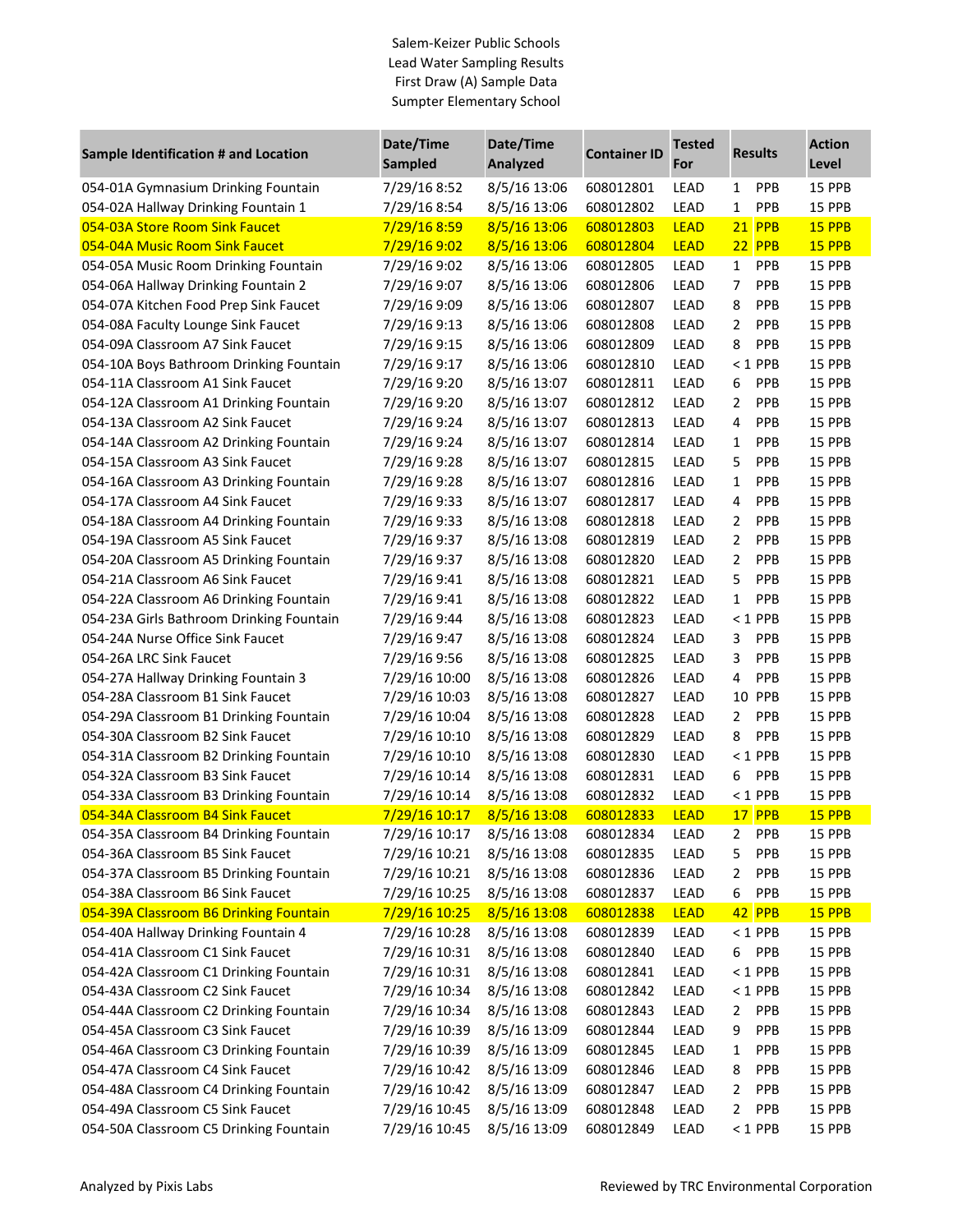## Salem-Keizer Public Schools Lead Water Sampling Results First Draw (A) Sample Data Sumpter Elementary School

| <b>Sample Identification # and Location</b> | Date/Time<br><b>Sampled</b> | Date/Time<br>Analyzed | <b>Container ID</b> | <b>Tested</b><br>For | <b>Results</b>             | <b>Action</b><br>Level |
|---------------------------------------------|-----------------------------|-----------------------|---------------------|----------------------|----------------------------|------------------------|
| 054-51A Classroom C6 Sink Faucet            | 7/29/16 10:50               | 8/5/16 13:09          | 608012850           | LEAD                 | 11 PPB                     | <b>15 PPB</b>          |
| 054-52A Classroom C6 Drinking Fountain      | 7/29/16 10:50               | 8/5/16 13:09          | 608012851           | LEAD                 | <b>PPB</b><br>$\mathbf{1}$ | 15 PPB                 |
| 054-53A Portable M1 Sink Faucet             | 7/29/16 10:59               | 8/5/16 13:09          | 608012852           | LEAD                 | 3 PPB                      | <b>15 PPB</b>          |
| 054-54A Portable M1 Drinking Fountain       | 7/29/16 10:59               | 8/5/16 13:09          | 608012853           | LEAD                 | $<$ 1 PPB                  | <b>15 PPB</b>          |
| 054-55A Portable M2 Sink Faucet             | 7/29/16 11:03               | 8/5/16 13:09          | 608012854           | LEAD                 | <b>PPB</b><br>२            | <b>15 PPB</b>          |
| 054-56A Portable M2 Drinking Fountain       | 7/29/16 11:03               | 8/5/16 13:09          | 608012855           | LEAD                 | $<$ 1 PPB                  | <b>15 PPB</b>          |

EPA Action Level for Lead in Schools is 20 PPB

SKPS Action Level for Lead is 15 PPB

**Highlighted samples are at or exceed the Salem-Keizer Public Schools (SKPS) Action Level**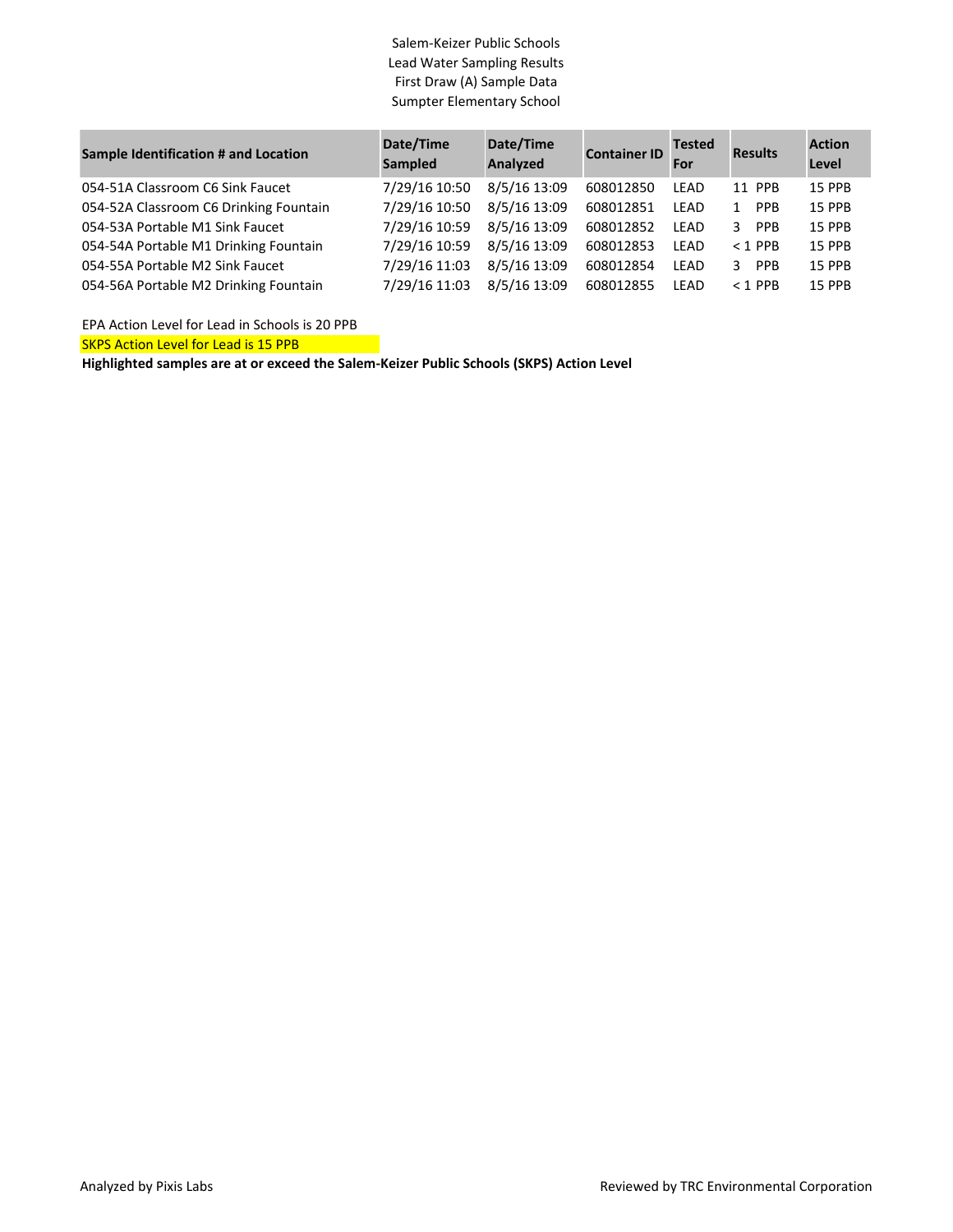## Salem-Keizer Public Schools Lead Water Sampling Results Flushed (B) Sample Data Sumpter Elementary School

| <b>Sample Identification # and Location</b> | Date/Time<br>Sampled | Date/Time<br>Analyzed   | <b>Container ID</b> For | <b>Tested</b> | <b>Results</b> | <b>Action</b><br>Level |
|---------------------------------------------|----------------------|-------------------------|-------------------------|---------------|----------------|------------------------|
| 054-03B Store Room Sink Faucet              | 7/29/16 9:00         | 8/24/16 12:48 608174001 |                         | LEAD          | $<$ 1 PPB      | <b>15 PPB</b>          |
| 054-04B Music Room Sink Faucet              | 7/29/16 9:03         | 8/24/16 12:48 608174002 |                         | LEAD          | 2 PPR          | <b>15 PPB</b>          |
| 054-34B Classroom B4 Sink Faucet            | 7/29/16 10:18        | 8/24/16 12:48 608174003 |                         | LEAD          | 3 PPR          | <b>15 PPB</b>          |
| 054-39B Classroom B6 Drinking Fountain      | 7/29/16 10:26        | 8/25/16 14:40 608174004 |                         | <b>LEAD</b>   | $<$ 1 PPB      | <b>15 PPB</b>          |

EPA Action Level for Lead in Schools is 20 PPB

**SKPS Action Level for Lead is 15 PPB** 

**Highlighted samples are at or exceed the Salem-Keizer Public Schools (SKPS) Action Level**